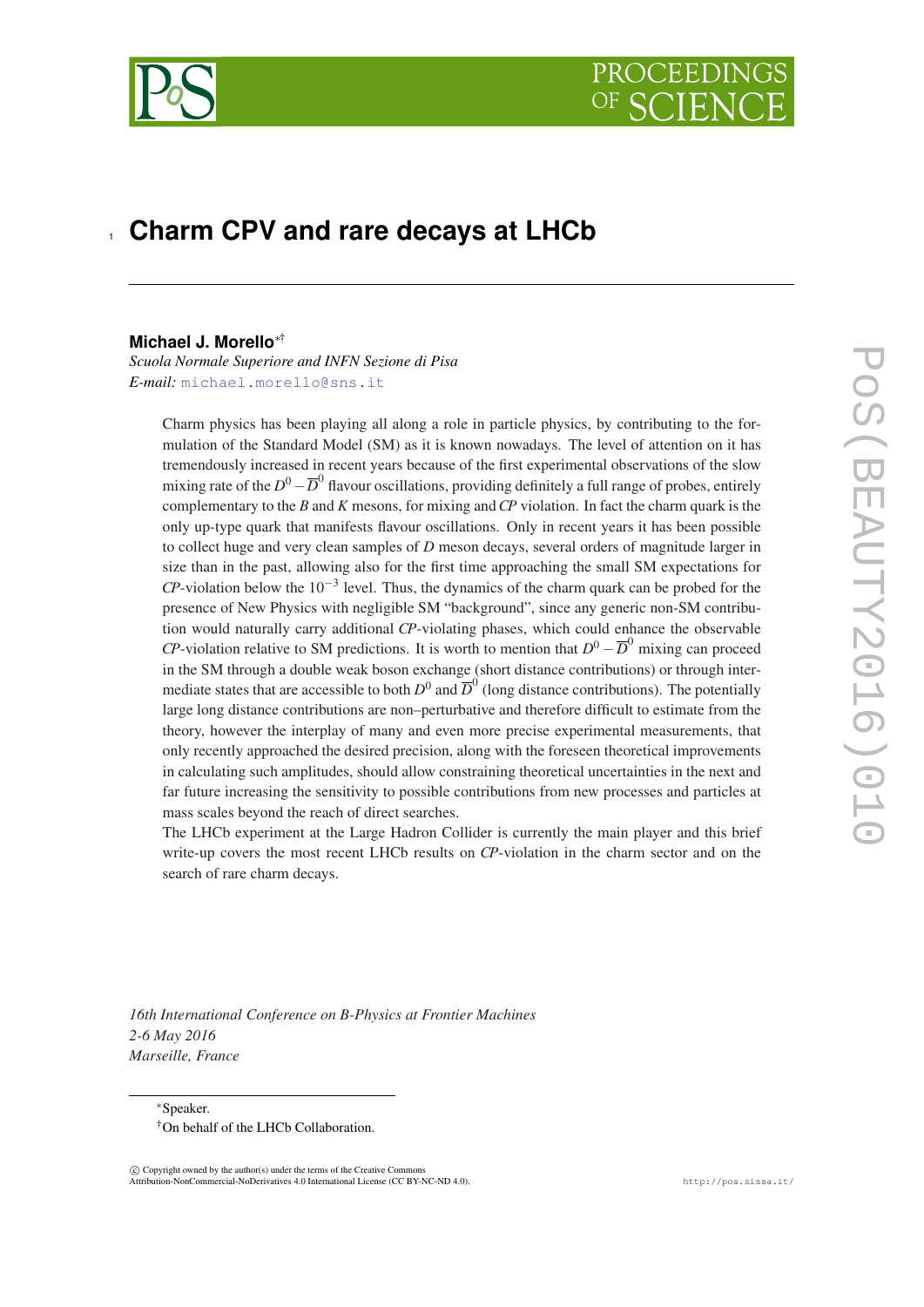# <span id="page-1-0"></span><sup>2</sup> 1. Charm physics at the LHCb experiment: the beginning of a new era

<sup>3</sup> The main advantage of investigating charm physics in an hadronic environment, like the Large <sup>4</sup> Hadron Collider (LHC), is the large production cross section of charm hadrons. An unprecedented <sup>5</sup> huge amount of decays of all charm species was produced in Run 1 from *pp* collisions at the LHC, 6 with  $\approx$  5 × 10<sup>12</sup> *D*<sup>0</sup> decays within the LHCb [\[1\]](#page-5-0) acceptance corresponding to a cross section of  $7 \approx 1600 \mu b$  [\[2\]](#page-5-0). However the large *c* $\bar{c}$ -cross-section has to be compared with the total inelastic *pp* <sup>8</sup> cross-section which is about 100 times larger. This means that despite their huge rate charm events <sup>9</sup> are overwhelmed by an huge amount of background events. The task of improving such an unfa-10 vorable ratio between  $c\bar{c}$  events and background is performed by the LHCb data acquisition and <sup>11</sup> trigger systems that allow collecting high-purity and abundant samples of *D* meson decays. In  $12$  Run 1 the LHCb experiment collected 3fb<sup>-1</sup> of integrated luminosity at an instantaneous luminos-<sup>13</sup> ity of  $4 \times 10^{32}$  cm<sup>-2</sup>s<sup>-1</sup>, 1 fb<sup>-1</sup> (2 fb<sup>-1</sup>) at 7 TeV (8 TeV) center-of-mass energy. This luminosity <sup>14</sup> corresponds to about 0.7 × 10<sup>9</sup> Cabibbo-favored untagged  $D^0$  →  $K^−π^+$  decays, that become about  $15 \cdot 0.1 \times 10^9$  decays when the flavour of the *D*<sup>0</sup> meson is inferred by the charge of the soft pion from <sup>16</sup> the strong  $D^{*+} \to D^0 \pi^+$  decay. This leads to a 30 times larger sample than the full data sample 17 collected by the precedent CDF II experiment. LHCb is currently taking data, the so called Run 2, <sup>18</sup> and it is expected to integrate until the end of 2018  $\approx$  6 fb<sup>-1</sup> of additional data. Moreover LHCb <sup>19</sup> will resume data-taking in Run 3 (2021) with an upgraded detector at an higher instantaneous lumi-20 nosity of 2 × 10<sup>33</sup> cm<sup>-2</sup>s<sup>-1</sup> aiming at integrating 50 fb<sup>-1</sup> of data until 2028 in 4 years. Considering <sup>21</sup> that in Run 1 the total efficiency of the LHCb detector to collect charm decays is below 1%, a <sup>22</sup> large improvement in collecting an even larger sample of charm decays, well beyond the gain in <sup>23</sup> integrated lunimosity, is conceivable. In this panorama current LHCb measurements represent the <sup>24</sup> beginning of new era aiming at an extreme precise experimental exploration of the charm sector.

# 25 2. Cabibbo–suppressed  $D^0 \rightarrow \pi^+ \pi^-$  and  $D^0 \rightarrow K^+ K^-$  decays

 Examples of clean experimental channels allowing the study of both direct and indirect *CP* vi- olation in the charm system are the neutral singly–Cabibbo–suppressed decays into*CP*–eigenstates, such as  $D^0 \to f$ , with  $f = K^-K^+$  and  $f = \pi^- \pi^+$ . The time-dependent *CP* asymmetry,  $A_{CP}(f; t)$ , can be approximated by [\[3\]](#page-5-0)

$$
a_0 \t A_{C\!P}(f;t) \equiv \frac{\Gamma(D^0(t) \to f) - \Gamma(\overline{D}^0(t) \to f)}{\Gamma(D^0(t) \to f) + \Gamma(\overline{D}^0(t) \to f)} \approx a_{C\!P}^{\text{dir}}(f) \left(1 + \frac{t}{\tau} y_{C\!P}\right) + \frac{t}{\tau} a_{C\!P}^{\text{ind}}, \quad (x, y \ll \tau/t) \tag{2.1}
$$

in terms of a direct component associated with *CP* violation in the decay amplitudes  $a_{CP}^{\text{dir}}(f)$ , and <sup>32</sup> an indirect component associated with *CP* violation in the mixing or in the interference between as mixing and decay  $a_{CP}^{\text{ind}}$ . Γ denotes the decay rate, τ the  $D^0$  lifetime,  $(x, y)$  are the  $D^0$  mixing param- $34$  eters, and  $y_{CP}$  is the deviation from unity of the ratio of the effective lifetimes of decays to flavour <sup>35</sup> specific and *CP*-even final states. In the limit of exact symmetry under a transformation interchang-<sup>36</sup> ing *d* and *s* quarks (U-spin symmetry), the direct component is expected to be equal in magnitude and opposite in sign for  $K^-K^+$  and  $\pi^-\pi^+$  decays, however, large U-spin breaking effects could be 38 present (see Ref. [\[4\]](#page-5-0) and the references therein). The measured time-integrated asymmetry,  $A_{CP}(f)$ ,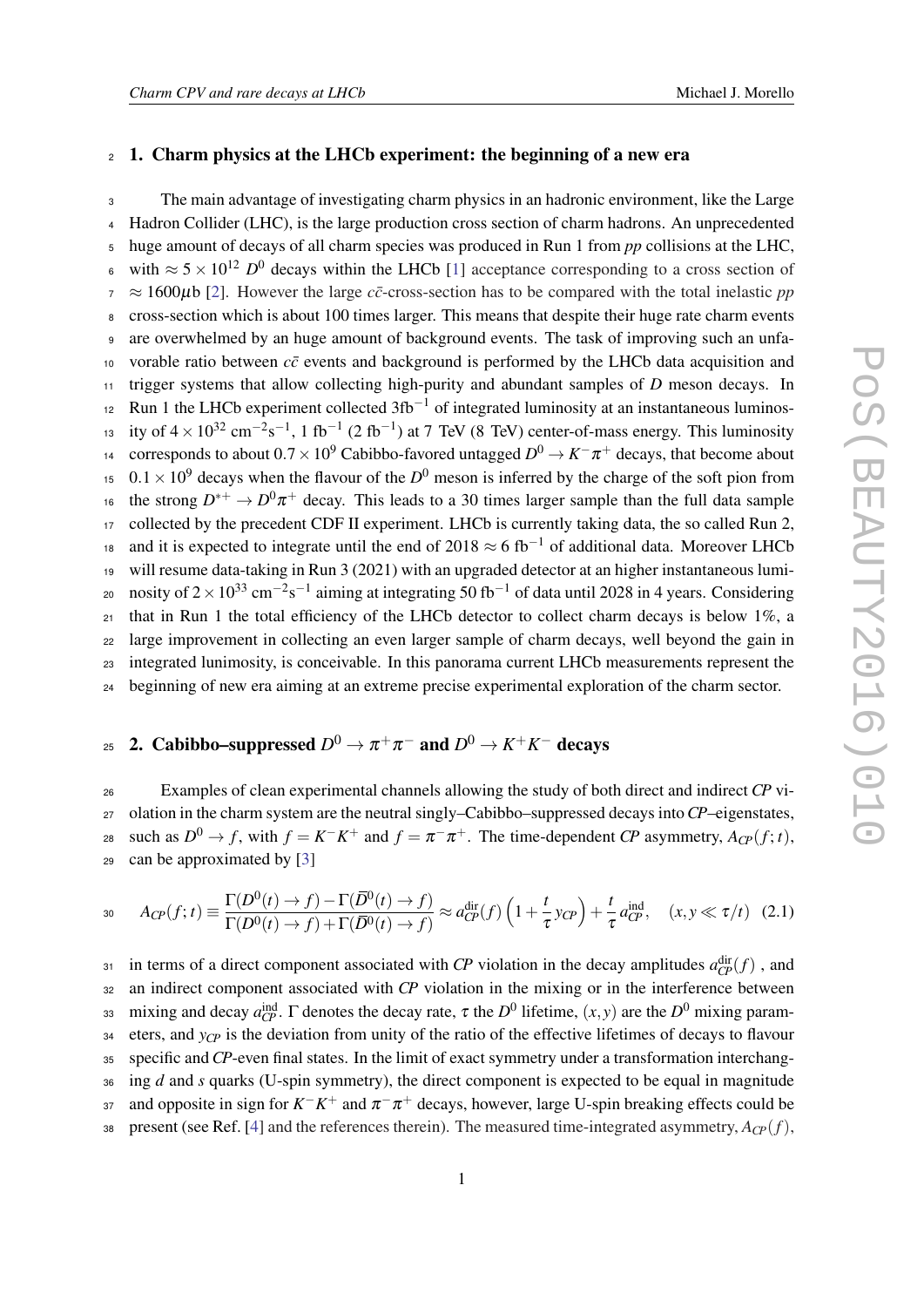<sup>39</sup> depends upon the effective decay time acceptance. It can be written as [\[3\]](#page-5-0)

$$
A_{CP}(f) \approx a_{CP}^{\text{dir}}(f) \left(1 + \frac{\langle t(f) \rangle}{\tau} y_{CP}\right) + \frac{\langle t(f) \rangle}{\tau} a_{CP}^{\text{ind}},\tag{2.2}
$$

where  $\langle t(f) \rangle$  denotes the mean decay time of reconstructed  $D^0 \rightarrow f$  decays. To a good approxima-

<sup>42</sup> tion,  $a_{CP}^{\text{ind}}$  is independent of the decay mode. Neglecting terms of the order  $\mathcal{O}(10^{-6})$ , the difference 43 in *CP* asymmetries between  $D^0 \to K^-K^+$  and  $D^0 \to \pi^- \pi^+$  is

$$
\Delta A_{CP} \equiv A_{CP}(K^-K^+) - A_{CP}(\pi^-\pi^+) \approx \Delta a_{CP}^{\text{dir}}\left(1 + \frac{\overline{\langle t \rangle}}{\tau} y_{CP}\right) + \frac{\Delta \langle t \rangle}{\tau} a_{CP}^{\text{ind}},
$$

45 where  $\overline{\langle t \rangle}$  is the arithmetic average of  $\langle t(K^-K^+)\rangle$  and  $\langle t(\pi^-\pi^+)\rangle$ . From an experimental point of 46 view the observed raw asymmetry,  $A_{\text{raw}}(f)$ , measured for  $D^0$  decays to a final state f is defined as

$$
A_{\text{raw}}(f) \equiv \frac{N(D^{*+} \to D^0(f)\pi_s^+) - N(D^{*-} \to \bar{D}^0(f)\pi_s^-)}{N(D^{*+} \to D^0(f)\pi_s^+) + N(D^{*-} \to \bar{D}^0(f)\pi_s^-)},\tag{2.3}
$$

<sup>48</sup> where *N* is the number of reconstructed signal candidates of the given decay and the flavour of the  $D^0$  meson is identified using the charge of the soft pion  $(\pi_s^+)$  in the strong decay  $D^{*+} \to D^0 \pi_s^+$  $4<sup>c</sup>$  $50 \t(D^*$ -tag). The raw asymmetry can be written as

$$
A_{\text{raw}}(f) \approx A_{\text{CP}}(f) + A_{\text{D}}(f) + A_{\text{D}}(\pi_{s}^{+}) + A_{\text{P}}(D^{*+}), \tag{2.4}
$$

 $\pi$  s<sub>2</sub> where  $A_D(f)$  and  $A_D(\pi_s^+)$  are the asymmetries of the detection efficiencies of the  $D^0$  final state and of the soft pion, and  $A_P(D^{*+})$  is the production asymmetry for  $D^{*+}$  mesons, arising from the hadronisation of charm quarks in *pp* collisions. The magnitudes of  $A_P(D^{*+})$  and  $A_D(\pi_s^+)$  are <sup>55</sup> both about 1%. Equation (2.4) is only valid when the detection efficiencies of the final state *f*  $\pi$  and of the soft pion are independent. Since both  $K^-K^+$  and  $\pi^-\pi^+$  final states are self-conjugate,  $A_D(K^-K^+)$  and  $A_D(\pi^-\pi^+)$  are identically zero. To a good approximation  $A_D(\pi_s^+)$  and  $A_P(D^{*+})$ <sup>58</sup> are independent of the final state *f* in any given kinematic region, and thus cancel in the differ- $\Delta A_{\text{CP}} = A_{\text{raw}}(K^-K^+) - A_{\text{raw}}(\pi^- \pi^+)$ . However, to take into account an imperfect cancellation <sup>60</sup> of detection and production asymmetries due to the difference in the kinematic properties of the two decay modes, the kinematic distributions of *D* <sup>∗</sup><sup>+</sup> mesons decaying to the *K* <sup>−</sup>*K* <sup>+</sup> <sup>61</sup> final state are  $\epsilon$  reweighted to match those of  $D^{*+}$  mesons decaying to the  $\pi^{-}\pi^{+}$  final state. The time-integrated 63 difference between the *CP* asymmetries in  $D^0 \to K^-K^+$  and  $D^0 \to \pi^- \pi^+$  decays is measured to 64 be  $\Delta A_{CP} = (-0.10 \pm 0.08 \text{ (stat)} \pm 0.03 \text{ (syst)})\%$  [\[4\]](#page-5-0) and this is the most precise measurement of a <sup>65</sup> time-integrated *CP* asymmetry in the charm sector from a single experiment. This result is compat-<sup>66</sup> ible with the previous LHCb result [[5](#page-5-0)] and with the same measurement performed with *D*-mesons  $\epsilon$ <sup>5</sup> from semileptonic  $B \to D^0 \mu^- \nu_\mu X$  decays (semileptonic-tag), where the  $D^0$  flavour is inferred from 68 the muon charge,  $\Delta A_{CP} = (-0.14 \pm 0.16 \text{ (stat)} \pm 0.08 \text{ (syst)})\%$ [\[6\]](#page-5-0). <sup>69</sup> The time dependent term of Eq. ([2.1](#page-1-0)) is related to the *A*<sup>Γ</sup> observable, defined as

$$
A_{\Gamma} \equiv \frac{\hat{\Gamma}(D^0 \to f) - \hat{\Gamma}(\bar{D}^0 \to f)}{\hat{\Gamma}(D^0 \to f) + \hat{\Gamma}(\bar{D}^0 \to f)},
$$
(2.5)

*τ*<sup>1</sup> where  $\hat{\Gamma}$  is the effective decay width defined as  $1/\hat{\Gamma} = \int t\Gamma(t)dt / \int \Gamma(t)dt$ , where  $\Gamma(t)$  is the time dependent decay rate. By neglecting in Eq. ([2.1](#page-1-0)) the term  $a_{CP}^{\text{dir}}(f)y_{CP}$  with respect to  $a_{CP}^{\text{ind}}$  one obtains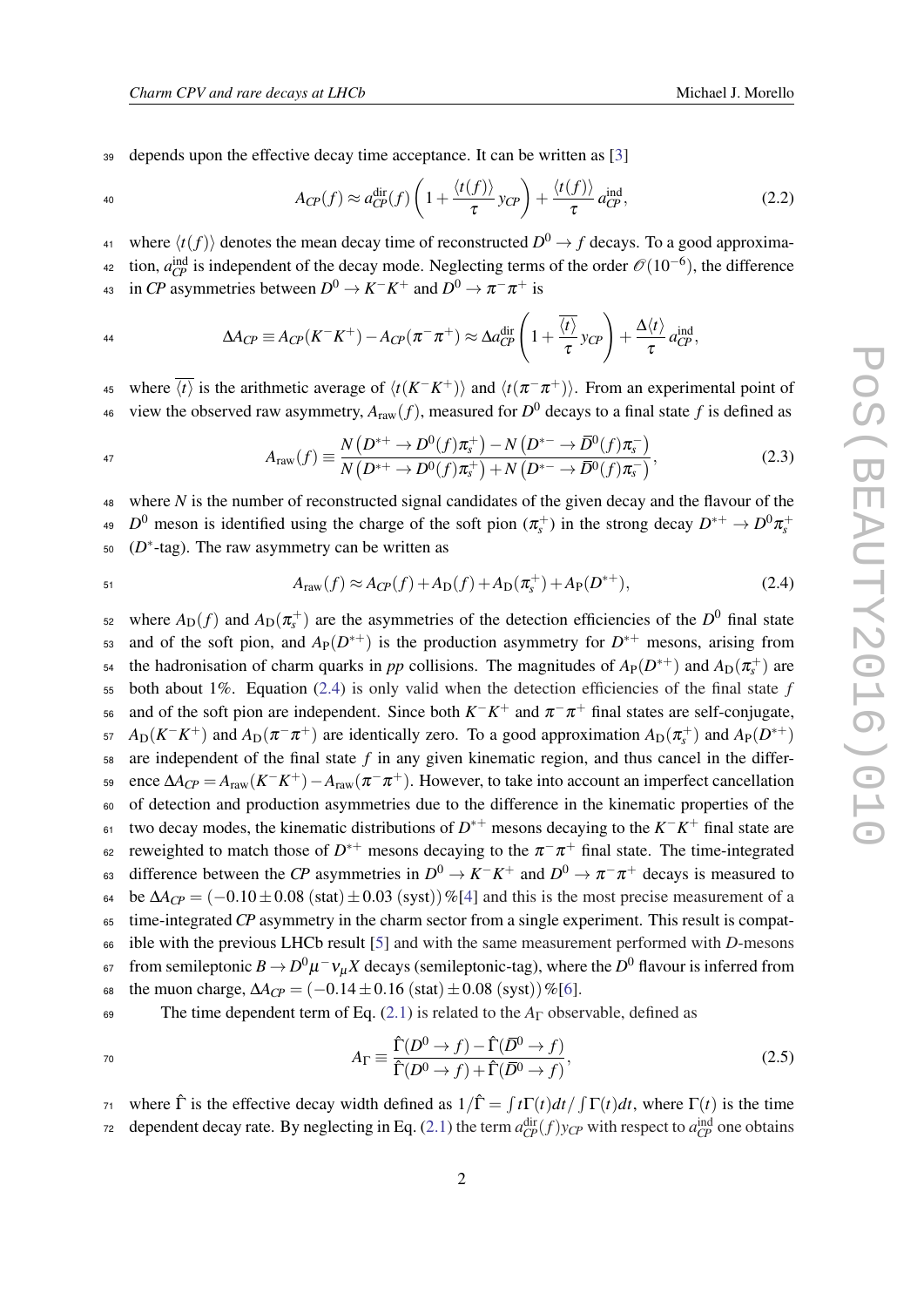- *A*<sub>Γ</sub>  $\approx$   $-a_{CP}^{\text{ind}}$  and that is why it is considered as a measurement of the indirect component of the *CP* <sup>74</sup> asymmetry. LHCb performed  $A_{\Gamma}$  measurements both with the  $D^*$ -tag and with the semileptonic-<sup>75</sup> tag, to infer the flavour of the  $D^0$  at production. The most precise measurement is that with the  $D^*$ - $\tau$ <sup>6</sup> tag on 1 fb<sup>-1</sup> of data, resulting  $A_{\Gamma}(D^0 \to K^+ K^-) = (-0.35 \pm 0.62 \text{ (stat)} \pm 0.12 \text{ (syst)}) \times 10^{-3}$  [[7](#page-5-0)]  $\pi$  and  $A_Γ(D^0 \to π^+π^-) = (+0.33 ± 1.06 (stat) ± 0.14 (syst)) × 10^{-3} [7]$  $A_Γ(D^0 \to π^+π^-) = (+0.33 ± 1.06 (stat) ± 0.14 (syst)) × 10^{-3} [7]$  $A_Γ(D^0 \to π^+π^-) = (+0.33 ± 1.06 (stat) ± 0.14 (syst)) × 10^{-3} [7]$ . Similar results are obtained
- 7[8](#page-5-0) with the semileptonic tag on 3 fb<sup>-1</sup> with a slightly worse precision as reported in Ref. [8].
- Assuming that indirect  $\mathbb{CP}$  violation is independent of the  $\mathbb{D}^0$  final state, and combining the
- <sup>80</sup> ∆*ACP* measurements with the measurements of indirect *CP* violation the values of the direct and
- $i_0$  indirect *CP* asymmetry are found to be  $a_{CP}^{\text{ind}} = (0.058 \pm 0.044)$ % and  $\Delta a_{CP}^{\text{dir}} = (-0.061 \pm 0.076)$ %.
- Results summarized in the  $(\Delta a_{CP}^{\text{dir}}, a_{CP}^{\text{ind}})$  plane are shown in Fig. 1. They are consistent with the hypothesis of no-*CP* asymmetry with a *p*-value of 0.32 [\[4\]](#page-5-0).



**Figure 1:** Contour plot of  $\Delta a_{CP}^{\text{dir}}$  versus  $a_{CP}^{\text{ind}}$ . The point at (0,0) denotes the hypothesis of no *CP* violation. The solid bands represent the measurements in Refs. [\[4](#page-5-0), [6,](#page-5-0) [7](#page-5-0), [8\]](#page-5-0). The value of  $y_{CP}$  is taken from Ref. [\[9](#page-5-0)]. The contour lines shows the 68%, 95% and 99% confidence-level intervals from the combination.

#### 83

# $_{^{84}}$  3. Observation of  $D^{0}-\bar{D}^{0}$  mixing in multi-body decays

LHCb recently reported on the measurement of the  $D^0$ -mixing by measuring the time-dependent ratio of  $D^0\to K^+\pi^-\pi^+\pi^-$  to  $D^0\to K^-\pi^+\pi^-\pi^+$  decay rates, where the flavour of the  $D$  meson at production is determined using the *D*<sup>\*</sup>-tag [[10\]](#page-5-0). The wrong-sign (WS) decay  $D^0 \to K^+\pi^-\pi^+\pi^$ has two dominant contributions: a doubly Cabibbo-suppressed (DCS) amplitude, and a  $D^0 - \bar{D}^0$ oscillation followed by a Cabibbo-favoured (CF) amplitude. The right-sign (RS) decay  $D^0 \rightarrow$  $K^-\pi^+\pi^-\pi^+$  is dominated by the CF amplitude, and has negligible contribution of  $\mathcal{O}(10^{-4})$  from  $D^0 - \overline{D}{}^0$  oscillations. Ignoring *CP* violation, to second order in  $t/\tau$ , the time-dependence of the phase-space integrated decay rate ratio  $R(t)$  is approximated by

$$
R(t) = \frac{\Gamma[D^0 \to K^+ \pi^- \pi^+ \pi^-](t)}{\Gamma[D^0 \to K^- \pi^+ \pi^- \pi^+](t)} \approx (r_D^{K3\pi})^2 - r_D^{K3\pi} R_D^{K3\pi} \cdot y'_{K3\pi} \frac{t}{\tau} + \frac{x^2 + y^2}{4} \left(\frac{t}{\tau}\right)^2, \tag{3.1}
$$

where  $\Gamma$  denotes the decay rate, *t* is the measured proper decay-time of the  $D^0$  meson,  $\tau$  is the  $D^0$ **85** <sup>86</sup> lifetime, and  $r_D^{K3\pi}$  gives the phase space averaged ratio of the DCS to the CF amplitudes. Here,  $y'_{K3π}$  is defined by  $y'_{K3π} \equiv y \cos \delta_D^{K3π} - x \sin \delta_D^{K3π}$ , where  $\delta_D^{K3π}$  is the average strong phase difference;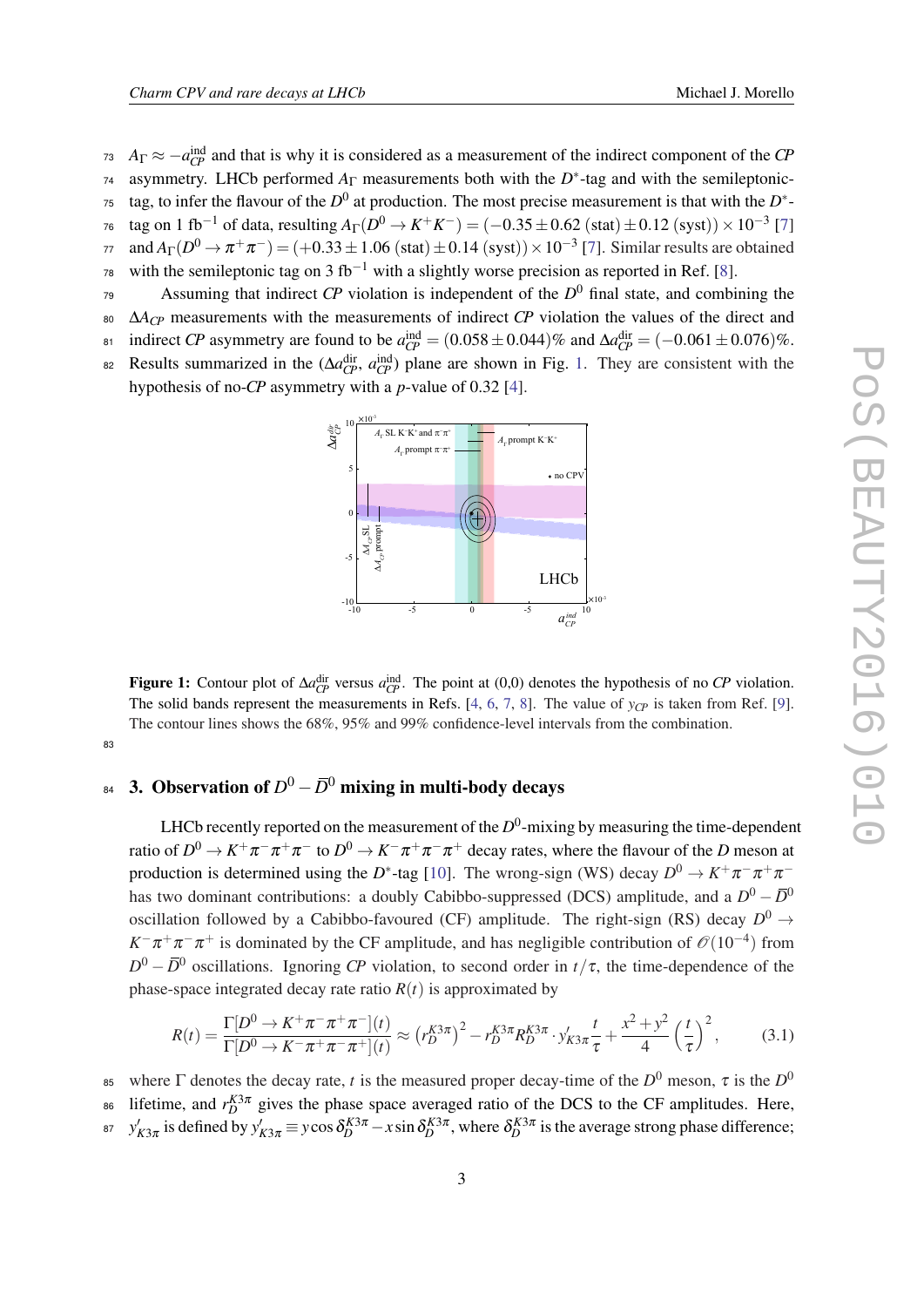this and the coherence factor,  $R_D^{K3\pi}$ , are defined by  $R_D^{K3\pi}e^{-i\delta_D^{K3\pi}} \equiv \langle \cos \delta \rangle + i \langle \sin \delta \rangle$ , where  $\langle \cos \delta \rangle$ 89 and  $\langle \sin \delta \rangle$  are the cosine and sine of the phase of the ratio of the DCS to the CF amplitude, averaged over phase space. All three parameters,  $r_D^{K3\pi}$ ,  $R_D^{K3\pi}$  and  $\delta_D^{K3\pi}$  are required to determine <sup>91</sup> the CKM angle  $\gamma$  in  $B^+ \to DK^+, D \to K^-\pi^+\pi^-\pi^+$  decays. Using the full Run 1 data sample <sup>92</sup> LHCb is sensitive to the phase-space averaged ratio of DCS to CF amplitudes  $r_D^{K3\pi}$  and the product of the coherence factor  $R_D^{K3\pi}$  and a charm mixing parameter  $y'_{K3\pi}$ . The constraints measured are  $r_D^{K3\pi} = (5.67 \pm 0.12) \times 10^{-2}$  [[10\]](#page-5-0), which is the most precise determination to date, and  $R_D^{K3\pi}$ . <sup>95</sup>  $y'_{K3\pi} = (0.3 \pm 1.8) \times 10^{-3}$  [[10\]](#page-5-0). The analysis also gives the most precise measurement of the <sup>96</sup>  $D^0 \to K^+\pi^-\pi^+\pi^-$  branching fraction, and the first observation of  $D^0 - \bar{D}^0$  oscillations in this 97 decay mode, with a significance of  $8.2\sigma$ .

### 98 4. Rare charm decays

 Thanks to the excellent capabilities in rejecting backgrounds keeping high signal efficien- cies, LHCb is also a special place to search for rare decays of charm mesons, such as flavour changing neutral current processes (FCNC) and the lepton flavour violating processes. The former are highly suppressed within the SM, while the latter are forbidden at all. These decays there- fore probe potential contributions from new processes and particles at mass scales beyond the reach of direct searches. LHCb recently reported the first observation of the  $D^0 \to K^-\pi^+\mu^+\mu^-$  decay using 2 fb<sup>-1</sup> of data collected in 2012 at a centre-of-mass energy of 8TeV, being that 106 a reference for measurements of FCNC  $c \to u\mu^+\mu^-$  transitions, such as  $D^0 \to \pi^+\pi^-\mu^+\mu^-$  and  $D^0 \rightarrow K^+K^-\mu^+\mu^-$ . The branching fraction in the dimuon mass range 675–875 MeV/*c*<sup>2</sup> is mea $s_0$  sured to be  $\mathscr{B}(D^0 \to K^- \pi^+ \mu^+ \mu^-) = (4.17 \pm 0.12 \text{(stat)} \pm 0.40 \text{(syst)}) \times 10^{-6}$  [[11](#page-5-0)], and can be 109 compared to the SM value calculated in Ref. [\[12](#page-5-0)],  $6.7 \times 10^{-6}$ , in the full dimuon mass range. The branching fraction is measured with an overall precision of 10% and is one order of mag- nitude lower than the previous most stringent upper limit. LHCb has also recently searched for the  $D^0 \rightarrow e^{\pm} \mu^{\mp}$  decay [[13\]](#page-5-0), which is an example of a forbidden decay, in which lepton flavour is not conserved. The contributions to this process from neutrino oscillations would result into a rate that is well below the reach of any currently feasible experiment. However, the decay is predicted to occur in several other models that extend the SM, with rates varying by up to <sup>116</sup> eight orders of magnitude. LHCb analysed the full Run 1 dataset. Candidate  $D^0$  mesons are selected using the decay  $D^{*+} \to D^0 \pi^+$  and the possible  $D^0 \to e^{\pm} \mu^{\mp}$  production is studied using the decay mode  $D^0 \to K^- \pi^+$  as a normalisation channel. No significant excess of  $D^0 \to e^{\pm} \mu^{\mp}$  candidates over the expected background is seen, and a limit is set on the branching fraction, <sup>120</sup>  $\mathcal{B}(D^0 \to e^{\pm} \mu^{\mp})$  < 1.3 × 10<sup>-8</sup>, at 90% confidence level [[13\]](#page-5-0). This is an order of magnitude lower than the previous limit and it further constrains the parameter space in some leptoquark models and in supersymmetric models with R-parity violation [[14](#page-5-0)].

### <sup>123</sup> 5. Conclusions

<sup>124</sup> LHC is the most copious source of charm decays ever and LHCb collected the largest data sam-125 ples of charm decays. In Run 1 statistical precisions below  $\mathcal{O}(10^{-3})$  have been already achieved <sup>126</sup> in the measurements of *CP* violating asymmetries (especially for two-body golden modes), with